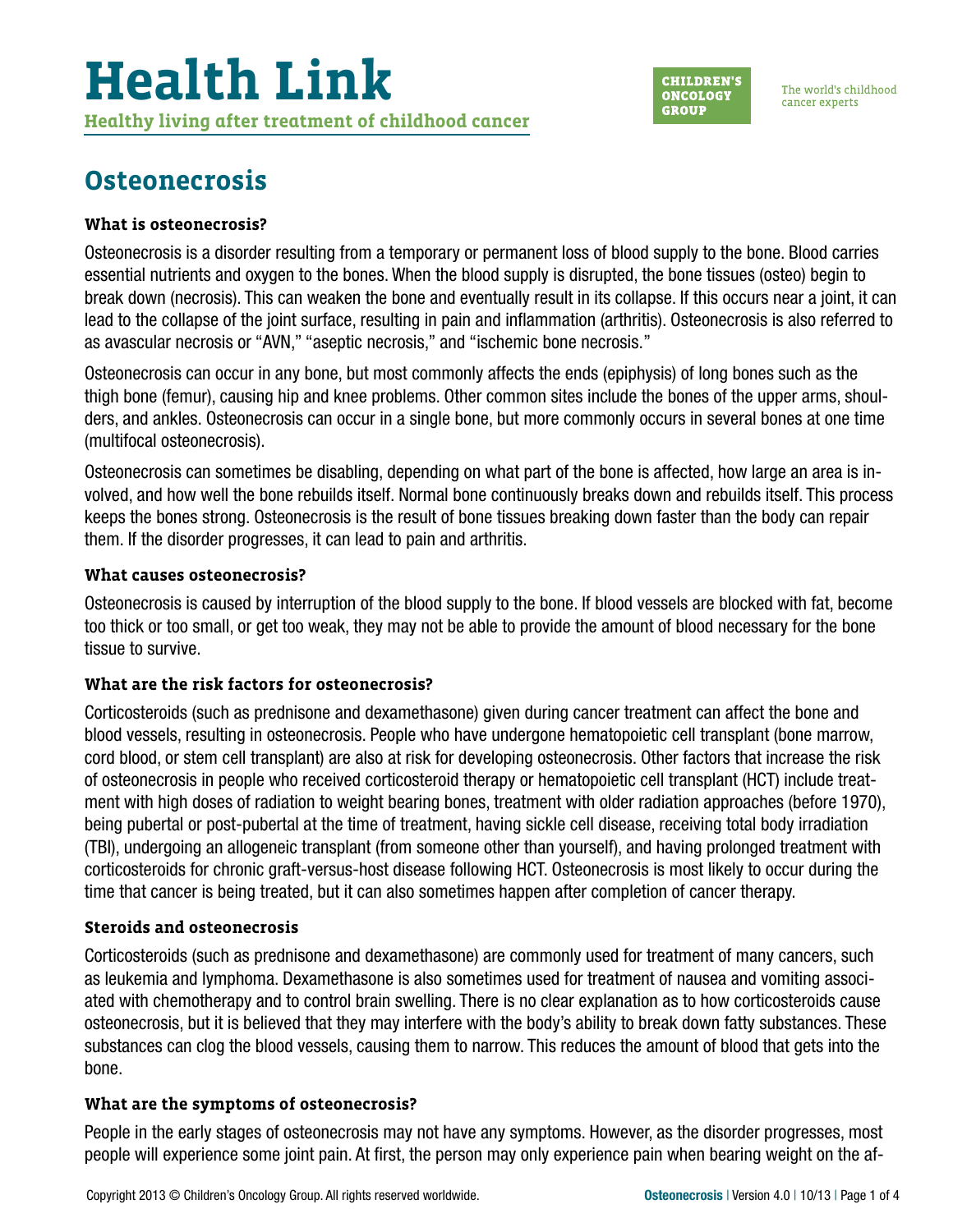

The world's childhood cancer experts

fected bone or joint. As the disorder progresses, symptoms may be present even at rest. Pain may develop gradually and its intensity can range from mild to severe.

If osteonecrosis progresses and the bone and surrounding joint surfaces collapse, the pain can increase considerably and may become severe enough to limit movement in the affected joint. The period of time between the first symptoms of osteonecrosis and the loss of joint function is different for each person and ranges from several months to years.

#### **How is osteonecrosis diagnosed?**

An x-ray is usually the first test to be done when osteonecrosis is suspected. It can help distinguish osteonecrosis from other causes of bone pain, such as fracture. In the early stages of osteonecrosis, an x-ray may appear normal, so other tests may need to be done to establish the diagnosis. Once the diagnosis has been made, and in the later stages of osteonecrosis, x-rays are useful in monitoring the course of the condition. MRI is one of the most useful tools in diagnosing osteonecrosis because it can detect osteonecrosis in the earliest stages, when symptoms are not yet present. Bone scans are sometimes used to diagnose osteonecrosis. They are useful because one scan can show all the areas in the body affected by osteonecrosis. However, bone scans do not detect osteonecrosis at the earliest stages. A CT scan provides a three-dimensional image of the bone and can be useful in determining the extent of bone damage. Surgical procedures such as a bone biopsy can conclusively diagnose osteonecrosis, but are not commonly done.

#### **How is osteonecrosis treated?**

The goals of treatment for osteonecrosis are to improve the person's use of the affected joint, reduce pain, stop bone damage, and ensure joint survival. Treatment can be conservative or surgical. In order to decide the best treatment for a patient, the following factors are considered:

- The person's age
- The stage of the disorder (early or late)
- The location and the amount of bone affected (small or large)
- The status of cancer and cancer treatment

#### *Conservative treatment*

- Medication—to reduce pain
- Reduced weight bearing—to slow the damage and promote natural healing. Crutches may be recommended to limit weight or pressure on the affected joint.
- Range of motion exercises—to keep the joints flexible. This is also important to maintain movement and increase circulation in the joints. This can promote healing and may relieve pain. Physical therapists can teach the correct exercises.
- Electrical stimulation—to induce bone growth

Conservative treatments may be used alone or in combination, but they may not provide lasting improvement. Some people may require surgery to permanently repair or replace the joint.

#### *Surgical Treatment*

• Core decompression—is a surgery that removes the inner layer of bone. This may reduce pressure within the bone and create an open area for new blood vessels to grow. Sometimes a piece of healthy bone with good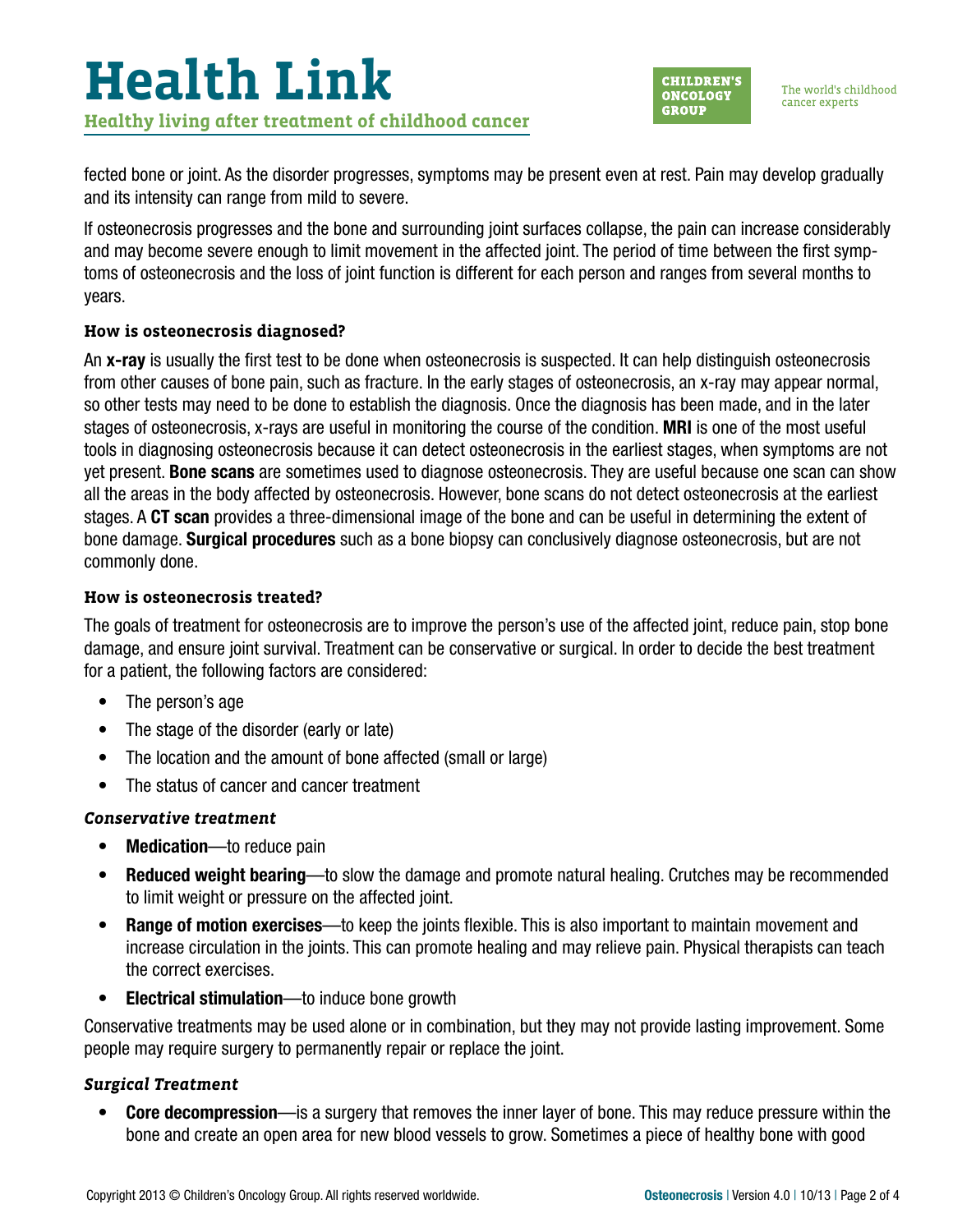# **Health Link Healthy living after treatment of childhood cancer**



blood vessels (bone graft) is put in this area to speed up the process. This procedure works best in the early stages of osteonecrosis and should help relieve pain and promote healing.

- **Osteotomy**—is a surgery that involves taking out a piece of bone, usually a wedge, to reposition the bone so that the tissue lacking blood supply (avascular area) bears less weight than an adjacent healthy area.
- Arthroplasty—is also referred to as joint replacement. The affected bone is removed and replaced with an artificial joint. This treatment may be needed in the late stages of osteonecrosis and when a joint is destroyed.

#### **Health Promoting Behaviors/Interventions**

- Avoid activities that put a lot of stress on your joints. Activities that stress the joints include running, jumping, football, soccer, volleyball, basketball and similar sports. Activities that are good for joints with osteonecrosis are swimming and bicycling.
- Be consistent with recommended exercises.
- Rest joints when they hurt.
- Let your healthcare provider or physical therapist know if there are any changes in your symptoms.
- Take pain or anti-inflammatory medications as prescribed.

#### **Resources**

- National Institute of Arthritis and Musculoskeletal and Skin Diseases National Institutes of Health, 1 AMS Circle, Bethesda, MD 20892-3675 Phone: 301-495-4484 or 877-226-4267 (toll free), TTY: 301-565-2966 Fax: 301-718-6366. Web: *[www.niams.nih.gov/hi/topics/osteonecrosis/index.htm](http://www.niams.nih.gov/hi/topics/osteonecrosis/index.htm)*
- American Academy of Orthopaedic Surgeons 6300 North River Road, Rosemont, IL 60018 Phone: 847-823-7186 (toll free). Web: *[www.aaos.org](http://www.aaos.org)*

Adapted by Katherine Myint-Hpu, MSN, MPH, PNP, Georgetown University Hospital, Washington, D.C., from "Health Topics: Questions and Answers about Avascular Necrosis" by the National Institute of Arthritis and Musculoskeletal and Skin Diseases, January 2001, and "Avascular Necrosis – Do You Know" by St. Jude Children's Research Hospital, used with permission.

Reviewed by Neyssa Marina, MD; Joan Darling, PhD; Melissa M. Hudson, MD; Smita Bhatia, MD, MPH; and Sarah Bottomley, MN, RN, CPNP, CPON®.

### **Additional health information for childhood cancer survivors is available at**  *[www.survivorshipguidelines.org](http://www.survivorshipguidelines.org)*

Note: Throughout this *Health Links* series, the term "childhood cancer" is used to designate pediatric cancers that may occur during childhood, adolescence, or young adulthood. Health Links are designed to provide health information for survivors of pediatric cancer, regardless of whether the cancer occurred during childhood, adolescence, or young adulthood.